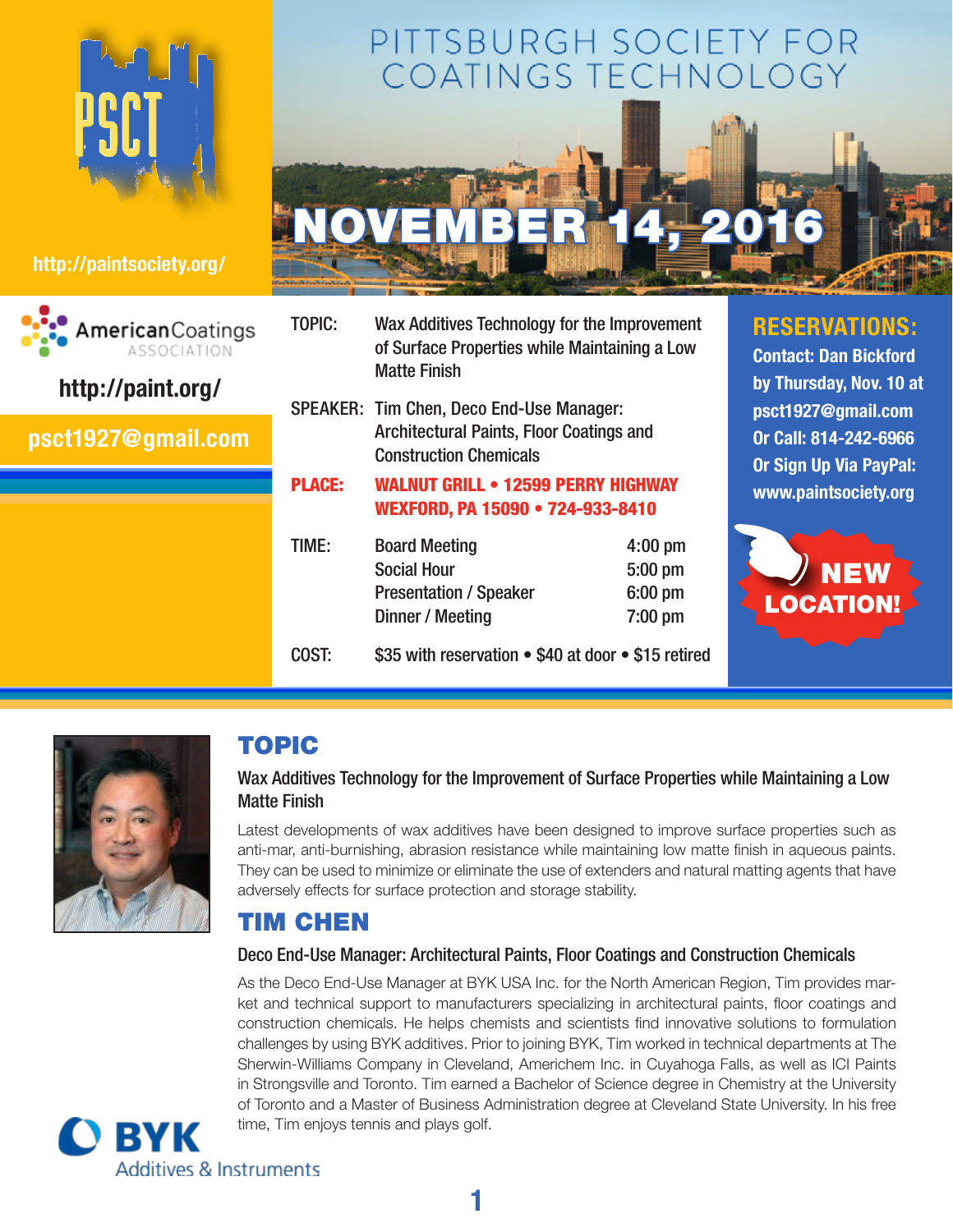

**Kenneth Cutler PSCT President 2016-2017**

#### **Dear PSCT Members,**

I would like to thank Dr. Gary Horacek of Troy Chemical for speaking at last month's meeting. I have talked with several other PSCT members who found his presentation very interesting. Also, I think it was nice to have a change of scenery at Roland's. Please remember to talk to the PSCT board members about your preferences for meeting locations as we will be deciding where to have meetings after we complete our rotation with the November meeting.

The PSCT Board and Scholarship Committee have been hard at work making some changes to the Hiram P. Ball Memorial Scholarship and STEM grant. Most of the changes are cosmetic in nature, but I would like to recommend that everyone takes the time to carefully read the application when released so that everyone understands the requirements. I expect the

**PRESIDENTS MESSAGE** Scholarship applications to be ready for release in the December newsletter. Any questions can be addressed to myself or the Scholarship Committee chair, Tom Van Kuren.

> I would also like to remind everyone about the December event at the Pittsburgh Glass Center. Because the event was so popular last year and filled quickly, we have decided to offer two options of activities this year. The first is an artist glass paperweight which will be made in the Hot Shop. The second will be a fused tile, sun catcher, window ornament which will be made in the Kiln Shop. Unfortunately, time will only allow participation in ONE of the two activities. Please specify which activity you are interested in when making your reservations. Reservations can be made to psct1927@gmail.com and will be accepted starting now. The cost of the event is \$50 per person. Couples, who would only like to make one item, may attend at a cost of \$60. We will have some light refreshments on hand as well. Please check inside this issue of the newsletter for more details. This event is really one you're not going to want to miss!

> The third meeting this year is scheduled at Walnut Grill in Wexford for November 14th. This month our speaker will be Tim Chen of BYK USA Inc. His presentation will be on "Wax additive technology for the improvement of surface properties while maintaining low matte finish". Please note this is not the same location as the Walnut Grill in Fox Chapel. The address for Walnut Grill – Wexford is 12599 Perry Highway, Wexford, PA 15090. I look forward to seeing you there.

## Paint Pot

Dan Bickford of PPG was picked for October's Paint Pot and was awarded \$50. The Pot will reset back to \$25 for this month's drawing. Remember, in order to be eligible to win, you must be an active member and must be present at the meeting when drawn.

## Call for Speakers

We are still looking for a speaker for the April 10th, 2017 meeting. If you are interested in presenting please contact Ken Cutler at kcutler@kop-coat.com.

## **WEBSITE**

Please visit http://paintsociety.org and view the website, including the current newsletter, President's message, upcoming events and more. Don't forget you can RSVP and pay for the upcoming dinner meeting and events from the home page of the website. You can also renew your membership directly online, it's not too late.

## Advertisement Reminder

We would like to thank all of the suppliers who have advertised with us in the past and hope we can count on your continued support. If companies want their advertisement displayed in the PSCT monthly newsletter, please contact Dan Bickford at [psct1927@gmail.com](mailto:psct1927@gamil.com).

## Scholarship Update

The Scholarship Committee has been working hard to revise the Hiram P. Ball Memorial Scholarship and STEM grant application. The Board will be voting on the changes at this month's meeting and we expect the new application to be available for the December Newsletter.

## Membership Drive

Let us congratulate Jim Wasik on winning the \$89 membership incentive award.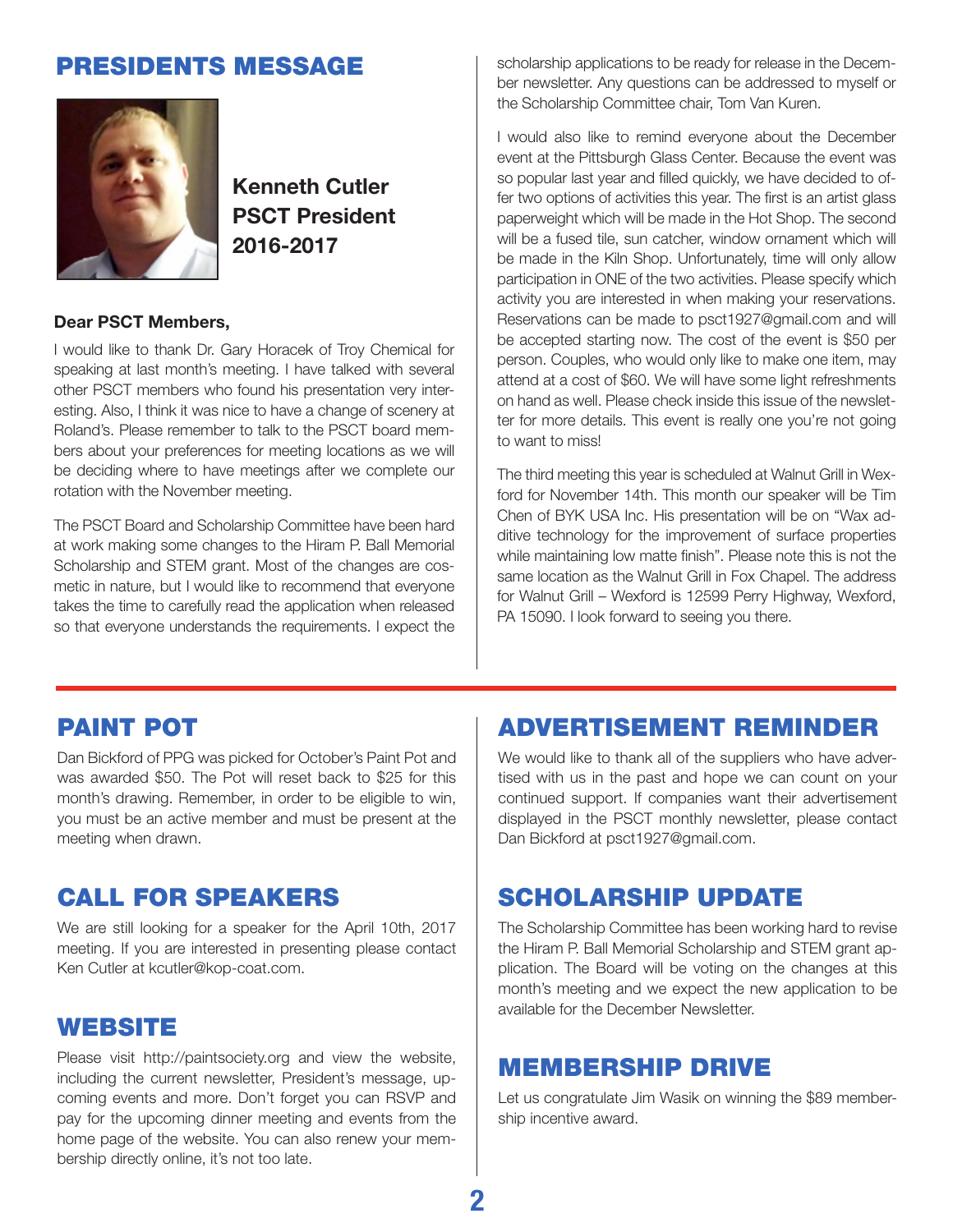

## Pittsburgh Glass Center Event IN DECEMBER

We will be revisiting the Pittsburgh Glass Center this year for our December Event on Tuesday, December 6th. It will start at 6:00pm with food and refreshments and continue to the hands on portion at 7:00. The cost of the event will be \$50 per person, but couples that only want to create one piece can attend for \$60.

There will be two options to choose from: a Paper Weight or a Fused Tile, so please specify which you would like to create when reserving your spot with Dan Bickford at psct1927@gmail.com or by calling 814-242-6966.

#### RESERVATIONS MUST BE MADE NO LATER THAN TUESDAY, NOVEMBER 22.

## Paper Weight

This option will be performed in the Hot Shop. The participant will help shape the colored layer, while an assistant will gather the first and final layer of glass. 20 Participants Max

## Fused Tile/Sun Catcher

This option will be performed in the Kiln Shop; no heat. The participant will glue colored pieces of glass to a 4"x4" tile or in an ornament shape. The glass will then be fused together in the kiln. 40 Participants Max.

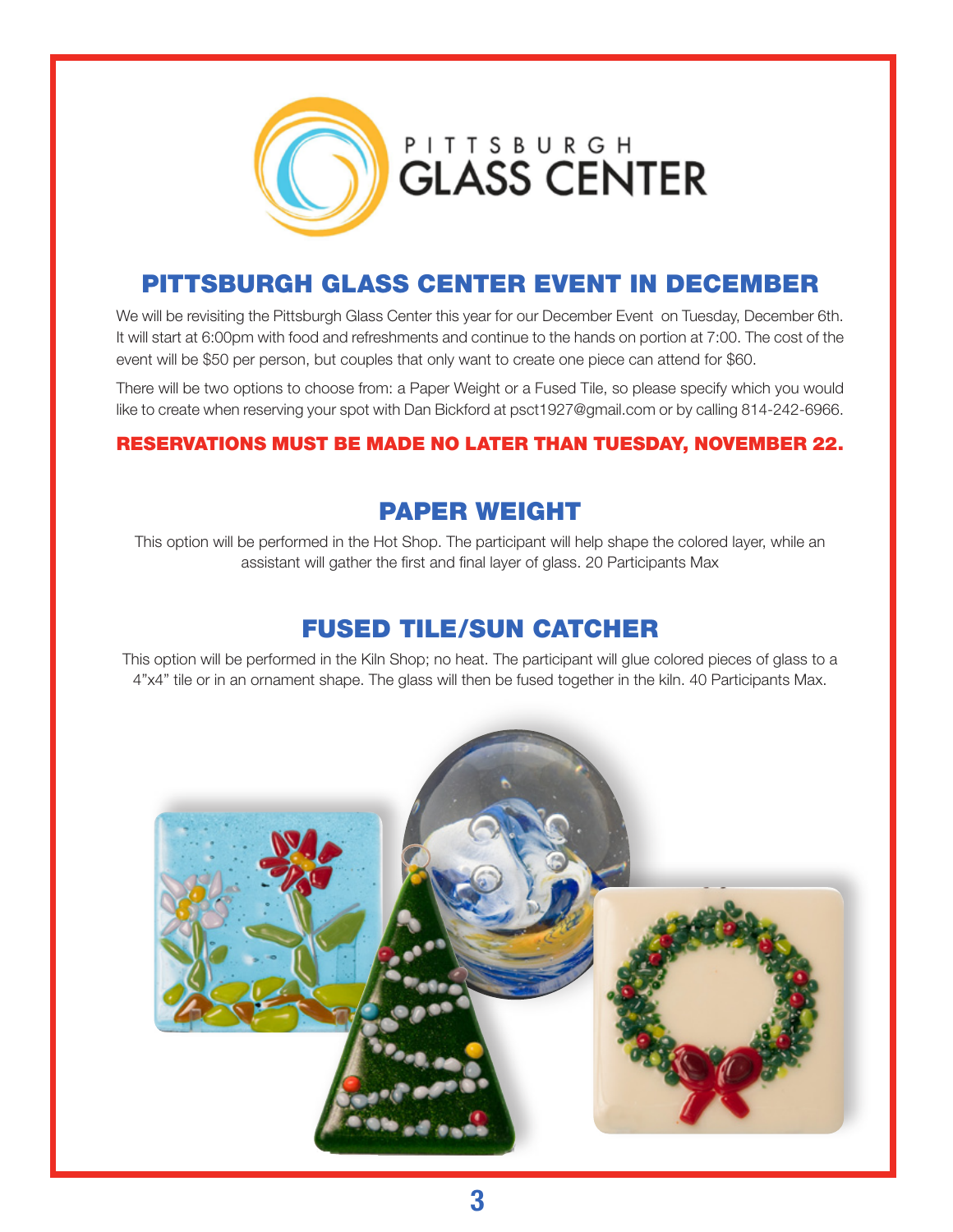## 44th Annual Waterborne Symposium February 19 - 24, 2017

#### **New Orleans Marriott**

Sponsored by the School of Polymers and High Performance Materials, The University of Southern **Mississippi** 

Welcome to the 44th International Waterborne, High-Solids and Powder Coatings Symposium for 2017.

We want to first thank you for your participation at our event and your support of our program at the School of Polymers & High Performance Materials at The University of Southern Mississippi. It is our goal to train the finest polymer scientists and engineers and to be the elite resource for highly qualified employees in these fields.

Website: [www.waterbornesymposium.com/](www.waterbornesymposium.com)

## SMART COATINGS 2017 February 22 - 24, 2017 Orlando, FL

Smart materials continue to be an innovative area in research and technology. This annual symposium provides a global platform for leading scientists, technologist, and industry professionals to actively interact and share their groundbreaking research achievements.

https://www.smartcoatings.org/program.html

- Stimuli Responsive Polymers and CoatingsSelf-healing/ Shape-memory Materials
- Electro-active Polymers and Coatings
- Thermo- and Photochromic Materials
- Superhydrophobic/Hydrophilic Materials
- Self-assembling and LBL Coatings
- Bioactive Polymers and Coatings
- Dendrimers and Nano-particles
- Molecular Electronics, sensors and Photonics
- Hybrid Inorganic/Organic Materials
- Submit abstract to: admin@smartcoatings.org

#### **[lindaw@wolfcontainer.com](mailto:lindaw@wolfcontainer.com)**



#### **LINDA LEE WOLF** President/Owner

2591 Wexford Bayne Road Suite 303 Sewickley, PA 15143 Mobile: 412.670.1679 Phone: 724.940.2222 Fax: 724.940.2236 lindaw@wolfcontainer.com wolfcontainer.com

## 2017 CoatingsTech Conference March 20-22, 2017

#### **Westin Cleveland Downtown Cleveland, Ohio**

This event, which is held on alternate years with the American Coatings Conference, provides coatings professionals the most innovative technologies and applications shaping the industry, as well as regulatory trends and networking opportunities. Through a series of special lectures from notable industry experts, focused technical sessions aimed at fully exploring key topics, and critical advanced training sessions, the 2017 ACA CoatingsTech Conference offers an unprecedented opportunity for all levels of coatings professionals to participate and learn from each other.

<http://www.paint.org/2017>-coatingstech-conference/

#### **New Conference Features**

- Exciting short courses that provide critical training for coatings professionals from entry level technicians to research managers
- High-level presentations from leading industry experts revealing cutting-edge developments and creative responses to industry challenges
- Full exploration of the coatings industry's role in meeting regulatory and sustainability challenges that support end users
- Presentations from heralded industry experts including winners of the Roon Award, Mattiello Lecture, Student Presenter and Poster Award, and the inaugural CoatingsTech Award



**4**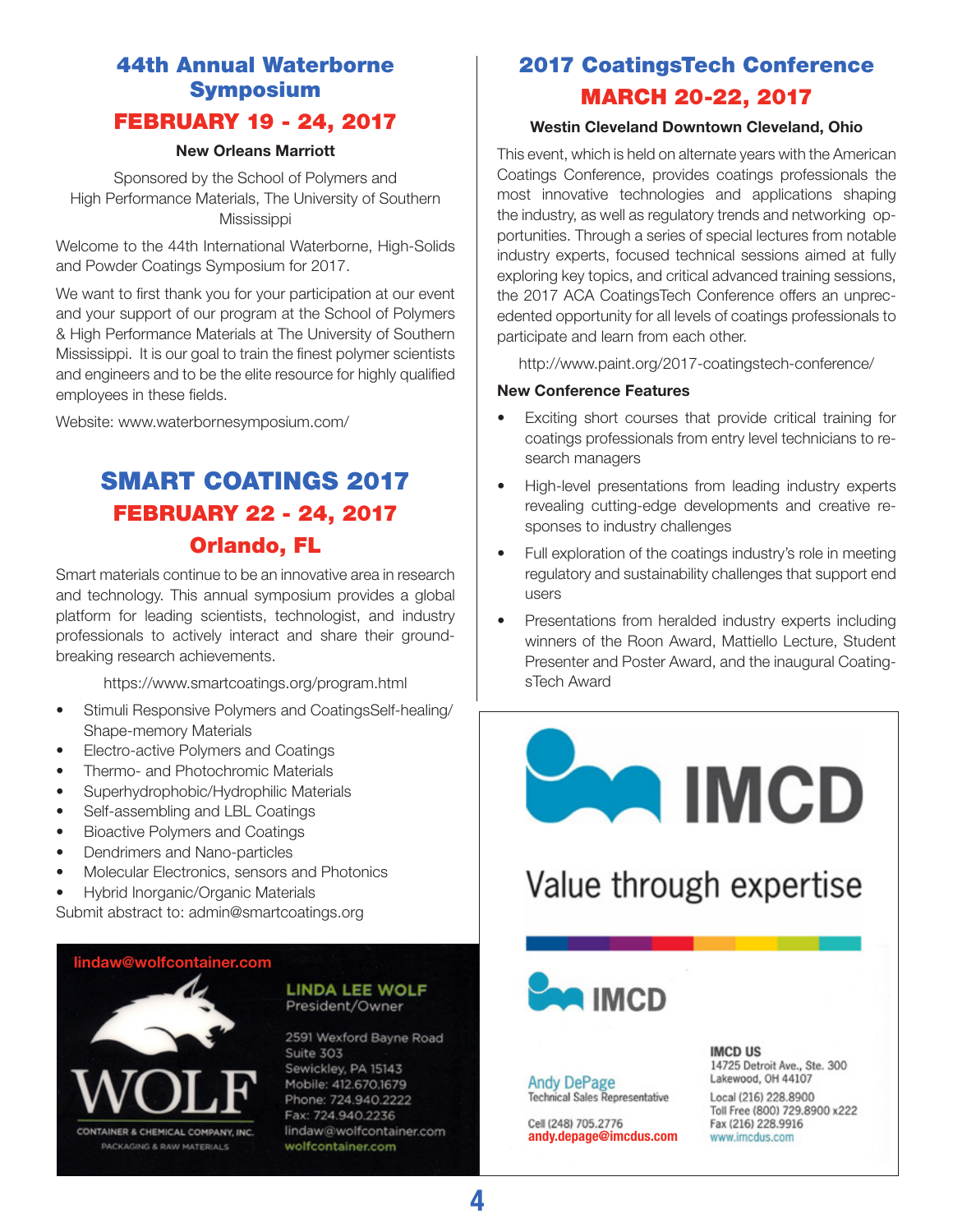## PSCT Membership Application and Dues Renewal Form for 2016 - 2017

| <b>1. MAILING ADDRESS:</b>                                                                                                                                                                                                                                                                                                                                                              |                                                                                                                                                              | 2. CONTACT INFORMATION:                                                                                                                                                                             |  |
|-----------------------------------------------------------------------------------------------------------------------------------------------------------------------------------------------------------------------------------------------------------------------------------------------------------------------------------------------------------------------------------------|--------------------------------------------------------------------------------------------------------------------------------------------------------------|-----------------------------------------------------------------------------------------------------------------------------------------------------------------------------------------------------|--|
| Name: <u>2000 - 2000 - 2000 - 2000 - 2000 - 2000 - 2000 - 2000 - 2000 - 2000 - 2000 - 2000 - 2000 - 2000 - 2000 - 2000 - 2000 - 2000 - 2000 - 2000 - 2000 - 2000 - 2000 - 2000 - 2000 - 2000 - 2000 - 2000 - 2000 - 2000 - 2000 </u>                                                                                                                                                    |                                                                                                                                                              |                                                                                                                                                                                                     |  |
|                                                                                                                                                                                                                                                                                                                                                                                         |                                                                                                                                                              |                                                                                                                                                                                                     |  |
|                                                                                                                                                                                                                                                                                                                                                                                         |                                                                                                                                                              |                                                                                                                                                                                                     |  |
|                                                                                                                                                                                                                                                                                                                                                                                         |                                                                                                                                                              |                                                                                                                                                                                                     |  |
|                                                                                                                                                                                                                                                                                                                                                                                         |                                                                                                                                                              |                                                                                                                                                                                                     |  |
|                                                                                                                                                                                                                                                                                                                                                                                         |                                                                                                                                                              |                                                                                                                                                                                                     |  |
| <b>3. PSCT MEMBERSHIP DUES</b>                                                                                                                                                                                                                                                                                                                                                          |                                                                                                                                                              |                                                                                                                                                                                                     |  |
| Primary Full Society Membership \$40                                                                                                                                                                                                                                                                                                                                                    |                                                                                                                                                              |                                                                                                                                                                                                     |  |
|                                                                                                                                                                                                                                                                                                                                                                                         |                                                                                                                                                              | □ Secondary Full Society Membership \$40 - Please indicate primary society membership: ________________________                                                                                     |  |
| Student / Educator \$10                                                                                                                                                                                                                                                                                                                                                                 | □ Retired Members \$10                                                                                                                                       |                                                                                                                                                                                                     |  |
| <b>5. PAYMENT INFORMATION:</b>                                                                                                                                                                                                                                                                                                                                                          | □ Check payable to PSCT                                                                                                                                      |                                                                                                                                                                                                     |  |
| 6. SIGNATURE AND DATE: (Required)                                                                                                                                                                                                                                                                                                                                                       |                                                                                                                                                              |                                                                                                                                                                                                     |  |
|                                                                                                                                                                                                                                                                                                                                                                                         |                                                                                                                                                              |                                                                                                                                                                                                     |  |
| 7. RETURN APPLICATION AND CHECK TO:                                                                                                                                                                                                                                                                                                                                                     | Dan Bickford, PPG Industries<br>400 Guys Run Road<br>Cheswick, PA 15024                                                                                      |                                                                                                                                                                                                     |  |
| <b>OFFICIAL USE ONLY:</b>                                                                                                                                                                                                                                                                                                                                                               |                                                                                                                                                              |                                                                                                                                                                                                     |  |
|                                                                                                                                                                                                                                                                                                                                                                                         |                                                                                                                                                              | Total Amount Due: \$___________Certified by Society Member_______________________<br>Date has a series of the series of the series of the series of the series of the series of the series of the s |  |
| <b>AMMONIA FOR INDUSTRY</b><br>1 qt., 4-1 gal, 5 gal, 15 gal,<br>50 gal, totes 200-300 gal.                                                                                                                                                                                                                                                                                             |                                                                                                                                                              | <b>PALMERHOLL</b>                                                                                                                                                                                   |  |
| Any concentration available<br>as well as private labeling.<br>We are a leading manufacturer of<br>reagent grade ammonia solutions<br>with over 50 years' experience.<br>Our modern facilities, extensive<br>research and development, and<br>emphasis on quality, service,<br>reliability, and integrity assure<br>you, our customer, of complete<br>satisfaction in all our products. | Please give us the<br>opportunity to become<br>your ammonia supplier.<br>Thank you,<br>Paul A Cuccinello CEO<br>paul@wdserviceco.com<br>W.D. Service Company | DEPENDABLY INDEPENDENT<br><b>Mark Zoller</b><br><b>ACCOUNT MANAGER</b><br>C412.400.2981<br>mzoller@palmerholland.com<br>2008 Certified                                                              |  |
|                                                                                                                                                                                                                                                                                                                                                                                         | 780 Creek Road<br>PO Box 147<br>Bellmawr, NJ 08099<br>800-366-9326<br>www.wdserviceco.com                                                                    | <b>Headquarters</b><br>25000 Country Club Boulevard, Suite 444<br>North Olmsted, OH 44070-5331<br>orders@palmerholland.com   800.635.4822   palmerholland.com                                       |  |